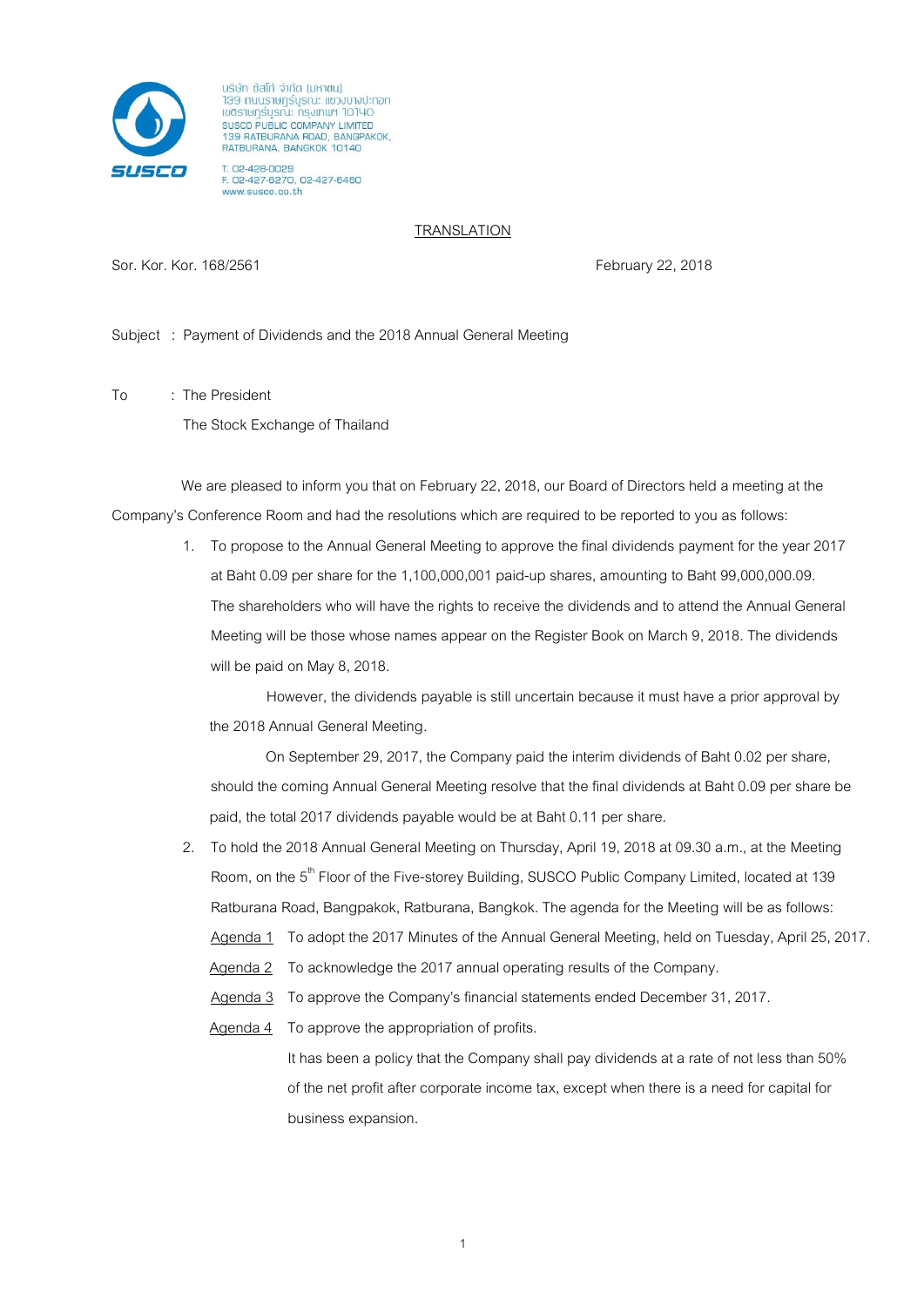In 2017, the Company had a net profit from the operations of Baht 265.683 million and the retained earnings brought forward from 2016 was Baht 454.149 million, making a total profit of Baht 719.832 million. Accordingly, the Board of Directors resolved that the Meeting should approve to appropriate the said profit as follows:

Unit : Baht 1,000

| Item                                                                       | 2017      |
|----------------------------------------------------------------------------|-----------|
| (1) As of January 1, the retained earnings brought forward                 |           |
| (2) Plus : net profit                                                      | 265,683   |
| (3) Total profits derived from Nos. (1) and (2)                            | 719,832   |
| (4) <u>Less</u> : Legal reserve                                            | (13, 284) |
| $(5)$ Less: Dividends for the 2016 year end, paid in May 2017,             |           |
| at Baht 0.06 per share                                                     | (66,000)  |
| $(6)$ Less: Interim dividends for the first half of 2017,                  |           |
| paid in September 2017, at Baht 0.02 per share                             | (22,000)  |
| <u>Less</u> : If the coming 2017 year end dividends at Baht 0.09 per share |           |
| (which will be paid on May 8, 2018) are approved                           | (99,000)  |
| Retained earnings carried forward<br>$($ ( $\prime$ )                      |           |

Altogether, the dividends payable for the whole year of 2017 will be Baht 0.11 per share, totalling Baht 121,000,000.11, or equivalent to 45.54% of the net profit for the year 2017, because the Company needs to retain capital for business expansion.

(The dividends paid in the year 2016 were Baht 0.11 per share.)

Agenda 5 To elect directors to replace those whose terms expire.

In the 2018 Annual General Meeting, the directors whose terms expire will be as follows:

| Mr. Mongkol Simaroj<br>(1)       | Chairman                                 |
|----------------------------------|------------------------------------------|
| Mr. Pimuk Simaroj                | Chairman, Board of Executive Directors   |
| Mr. Yothin Ari                   | Independent Director and Audit Committee |
|                                  | Member                                   |
| Mr. Phongsathon Chatnarat<br>(4) | <b>Executive Director</b>                |

Mr. Yothin Ari has expressed his intention not to be nominated for the re-election as a Director in this Annual General Meeting.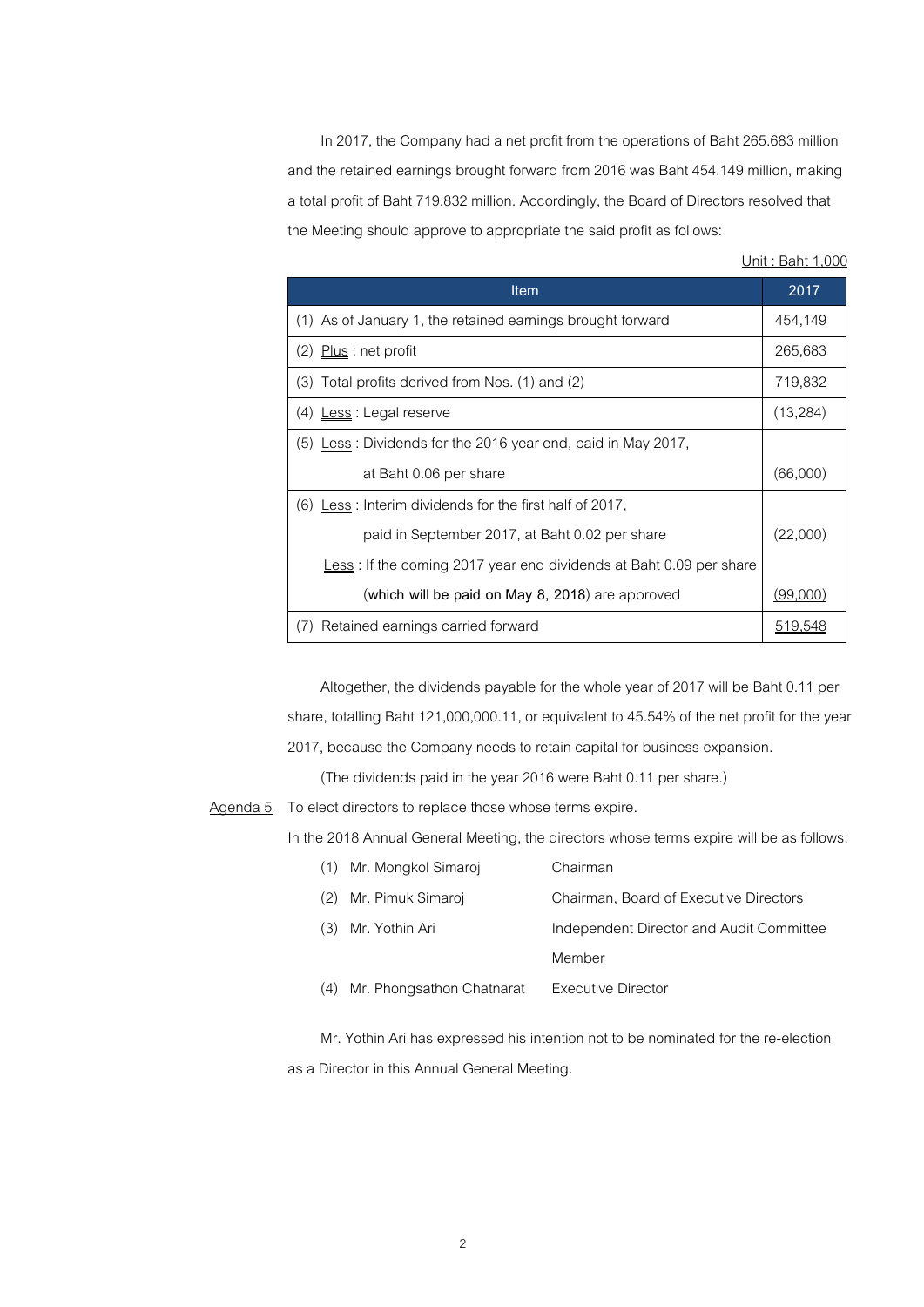The Remuneration and Nomination Subcommittee and the Board of Directors had considered persons who would be elected as the Company's Directors, according to their qualifications, knowledge, capacity and experience, as well as to enhance the continuation of the administration and management of the Company. It was recommended that the Meeting should consider these three directors: 1) Mr. Mongkol Simaroj 2) Mr. Pimuk Simarojand 3) Mr. Phongsathon Chatnarat, be re-elected for another term, and not nominate a new independent director to replace Mr. Yothin Aree. However, the number of independent directors will still be at least one-third of the total number of directors which comply with the guidelines of the Securities and Exchange Commission.

If the Meeting is agreeable with the aforementioned opinion, the Company's Board of Directors will consist of the following persons:

- (1) Mr. Mongkol Simaroj
- (2) Mr. Pimuk Simaroj
- (3) Mrs. Phuangphet Thaweechaiwat
- (4) Mr. Prakit Pradipasen
- (5) Khunying Sermsri Bunnag
- (6) Mr. Sithiphan Sriphen
- (7) Mr.Narong Chulajata
- (8) Mr. Noppadol Attavavutichai
- (9) Mr. Chairit Simaroj
- (10) Mr. Phongsathon Chatnarat
- (11) Mr. Marvee Simaroj
- Agenda 6 To approve the 2018 remuneration of Directors and Audit Committee Members.

The Remuneration and Nomination Subcommittee proposed and the Board of Directors agreed that the 2018 remuneration of Directors and Audit Committee Members be paid on a monthly lump sum basis, at the same rates paid in 2017, which are :

| <b>Remuneration of Directors</b>   | 2018 (proposed year) | 2017             |
|------------------------------------|----------------------|------------------|
| Chairman                           | Baht 30,000          | Baht 30,000      |
| (2) Other Directors                | Baht 20,000 each     | Baht 20,000 each |
| (3) Audit Committee Chairperson*   | Baht 15,000          | Baht 15,000      |
| (4) Other Audit Committee Members* | Baht 10,000 each     | Baht 10,000 each |
| (5) Bonus and other benefits       | None                 | <b>None</b>      |

\* In addition to the remuneration of the Directors stated in number (2)

For the other subcommittees, no remuneration has been set.